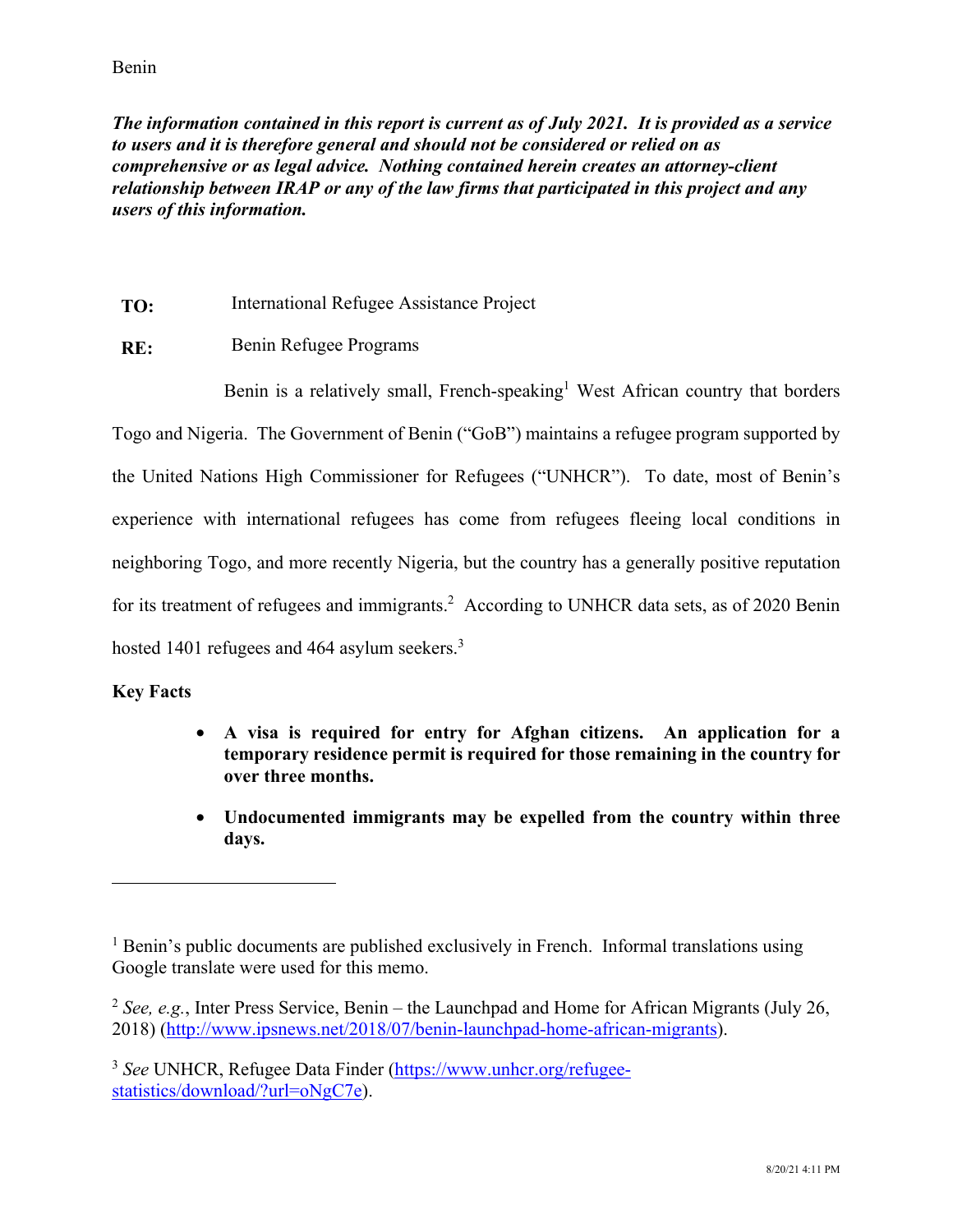- **Decisions regarding refugee applications are to be made within 90 days of initial review; if no decision is made in that time an applicant's refugee status is recognized by default.**
- **UNHCR does not currently maintain a presence in Benin, and refugee protection is not the primary mandate of local human rights organizations.**
- **Benin law affords refugees and immigrants with equal access to work, education, and social services.**

### **Refugee Program Overview**

Refugees in Benin are governed by the 1975 Statute of Refugees ("Statute of Refugees").<sup>4</sup> This statute implements the 1951 Refugee Convention and 1967 Protocol, and Article 1 of the 1969 Convention of the African Union. Under the State of Refugees, refugees may only be expelled from Benin for reasons on national security or if they engage in activities contrary to public order or are convicted of serious crimes.<sup>5</sup> The Statute of Refugees requires the government to recognize the professional credentials of refugees,<sup>6</sup> and to afford refugees with equal access to education, employment, and social benefits.7

In practice, GoB's refugee program is managed by a National Refugee Commission ("Commission") that is part of the executive branch of the government. The President of Benin established the current National Refugee Commission via executive decree, No. 295 of July 11,

 $\overline{a}$ 

<sup>7</sup> *Id.* at Art. 6.

<sup>4</sup> Ordonnance No. 75-41 du 1975 portant statut des réfugiés, 16 July 1975, available at: https://www.refworld.org/docid/3ae6b4d544.html

<sup>5</sup> *Id.* at Art. 4.

<sup>6</sup> *Id.* at Art. 5.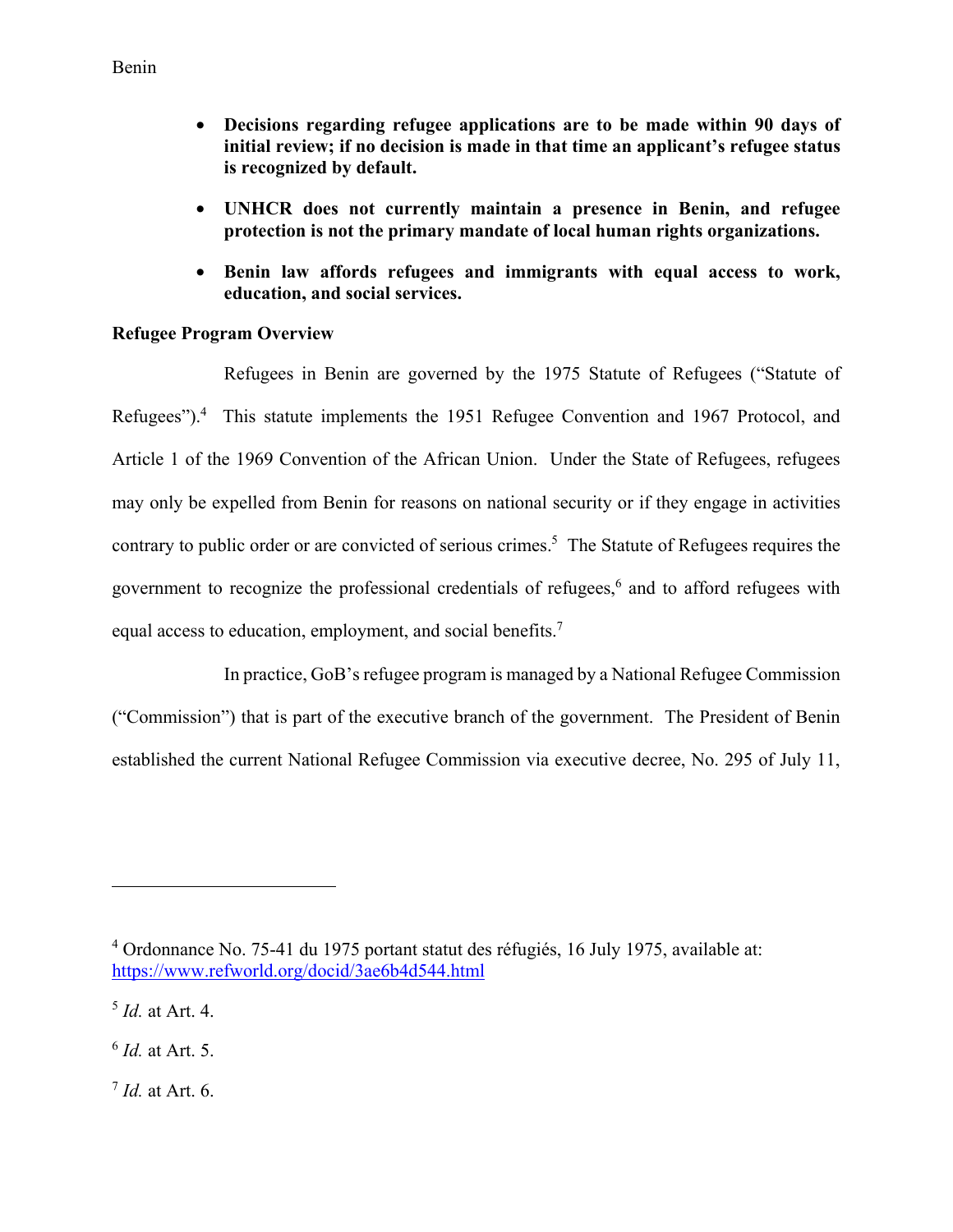2018.<sup>8</sup> The Commission is headed by Benin's Minister of Justice and composed of members of Benin's ministries of Justice, Health, De-centralization, Social Affairs, National Defense, Finance, and Science. The Commission is responsible for coordinating the GoB's cross-department refugee program in accordance with the principles of the 1951 Refugee Convention and its 1967 Protocol, and the Convention of the African Union, including both evaluating requests for asylum (and appeals) under the 1975 Statute of Refugees, discussed above.<sup>9</sup> It is itself comprised of two committees responsible for different aspects of the program.

First, the Eligibility Committee (Comité d'éligibilité) consists of six members from the ministries of Public Security, Justice, and Foreign Affairs. It meets weekly (or more often as required) and is responsible for reviewing applications made under the statute of refugees and advising the President of the Commission on proper adjudication. The Eligibility Committee is encouraged to make eligibility decisions by consensus, but may make decisions by majority vote in the case of disputes. The Eligibility Committee may elect to interview applicants, and is charged to reach a decision within 90 days of first reviewing an application. <sup>10</sup> Should the Eligibility Committee deny refugee status, the applicant may appeal the decision to the Appeals Committee (Comité de recours). Like the Eligibility Committee, the Appeals Committee is comprised of two members each from the Public Security, Justice, and Foreign Affairs ministries. It decides appeals by consensus, or in case of dispute, by majority vote, and is required to decide the appeal in writing

<sup>8</sup> *See* Art. 3, Decret No. 2017 – 295 du 11 Juillet 2018, available at: https://sgg.gouv.bj/doc/decret-2018-295/

<sup>9</sup> *Id.* at Arts. 5–6.

<sup>10</sup> *Id.* at Arts. 11–20.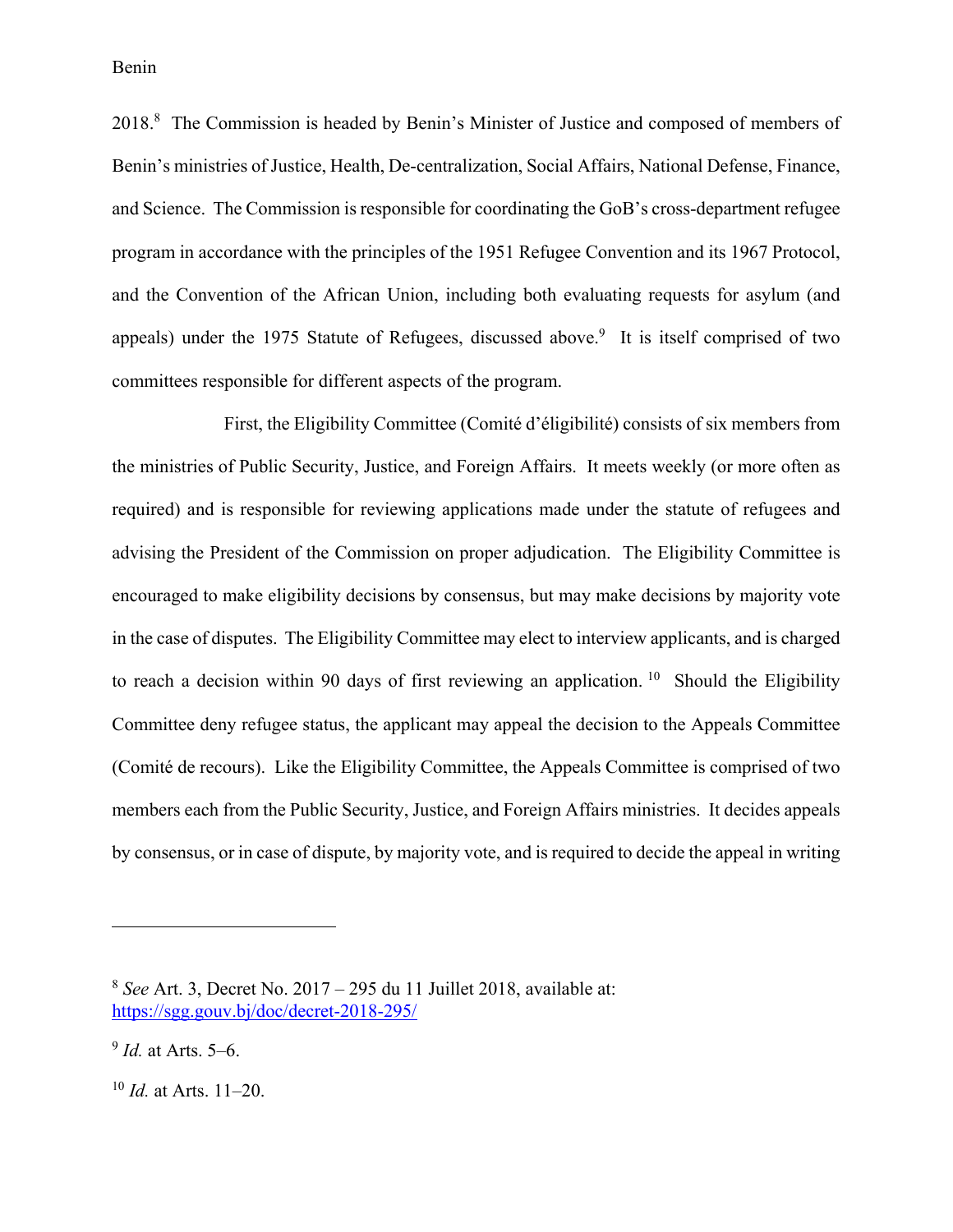within 90 days. The decisions of the Appeals Committee are final.<sup>11</sup> A representative of UNHCR may participate in, and provide briefings to, both the Eligibility and Appeals Committees, but does not have voting rights.<sup>12</sup> Additionally, the Commission contemplates non-governmental organizations providing legal aid to refugees throughout the application process.13

The work of the Committees is governed by procedural manuals; however these manuals to do not appear to be publicly available.

#### **Non-Refugee Immigration to Benin**

Entry into Benin and immigration requirements are governed by a 1986 statute on the "Regime Applicable to Foreigners in Benin"14 and a 1992 regulation establishing immigration procedures.15 Under this regime, foreign visitors to Benin are not classified as immigrants for three months after arrival; after three months they must request a temporary resident permit.<sup>16</sup> However, for initial entry into Benin visitors are required to possess a passport, vaccination certificate, and entry visa. To obtain a visa, the applicant must hold a valid passport, have a certificate of residence or a hotel reservation. Individuals seeking a tourism visa may apply

<u>.</u>

<sup>16</sup> *See id.*

<sup>11</sup> *Id.* at Arts. 21–26.

<sup>12</sup> *Id.* at Art. 29.

<sup>13</sup> *Id.* at Art. 30.

<sup>&</sup>lt;sup>14</sup> Loi No. 86-012 Portant Régime des Etrangers en République Populaire du Benin, available at: https://sgg.gouv.bj/doc/loi-1986-012/

<sup>15</sup> *See* International Centre for Migration Policy Development, A Survey on Migration Policies in West Africa, 79, 84 (Mar. 2015) (https://publications.iom.int/system/files/pdf/survey\_west\_africa\_en.pdf).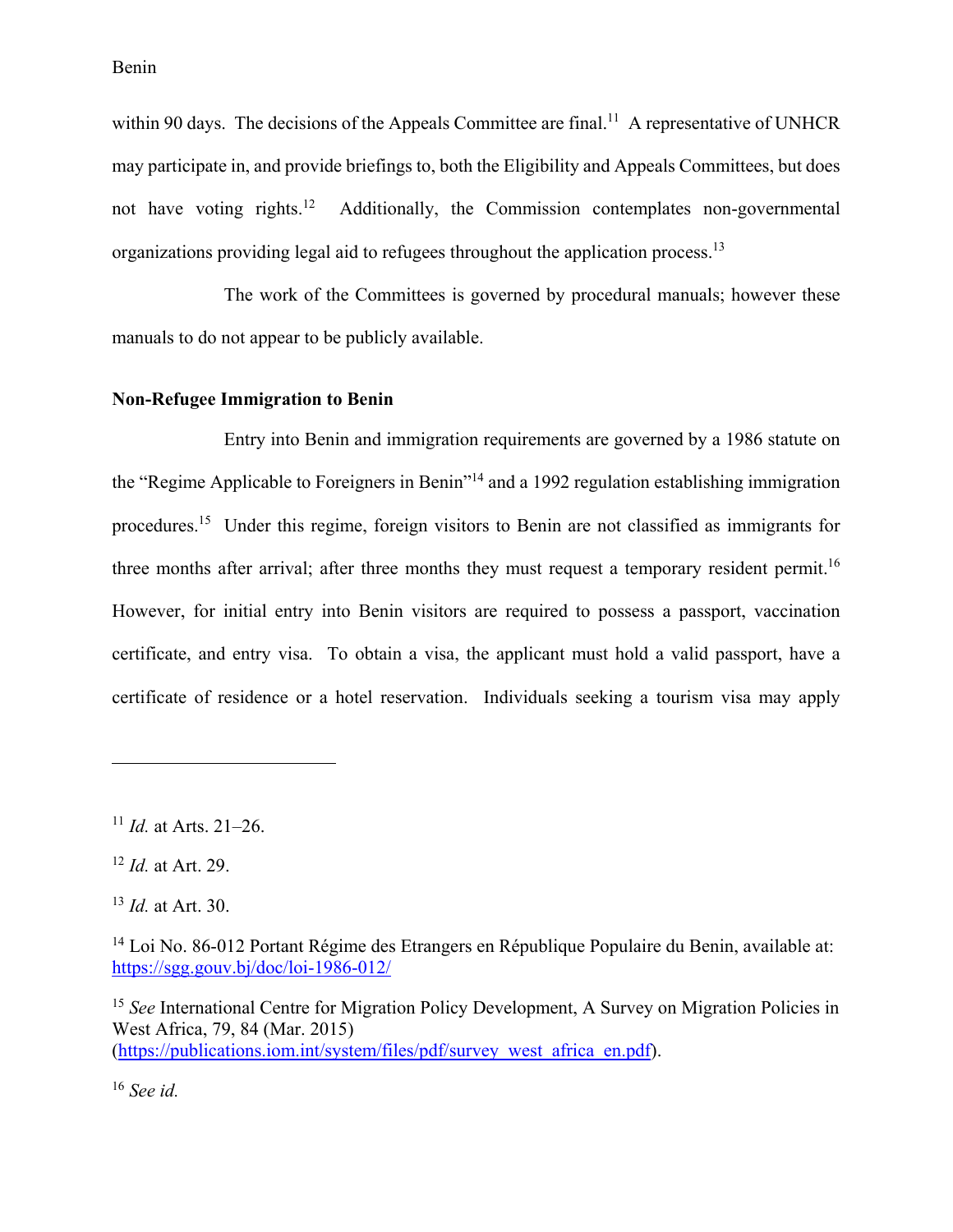<u>.</u>

electronically at https://evisa.gouv.bj/. Citizens of most African nations are not required to obtain a visa prior to entry, but visas are required for citizens of Afghanistan.<sup>17</sup>

The 1986 statute creates a system of three resident permits, beginning with the temporary resident permit. Temporary resident status is valid for one year and may be renewed twice. After the applicant has resided in Benin for three years (and has therefore exhausted their temporary status), they may apply for an ordinary resident permit, which is valid for a maximum of three years, and is renewable. After ten years of residence, the applicant may apply for a privileged resident permit, which is valid for ten years and is renewable as of right.<sup>18</sup> As part of the application process, the GoB considers the prospective resident's occupation in Benin and their criminal record. The GoB requires a repatriation guarantee, which could be an obstacle for Afghan citizens, a medical certificate that the individual is free of sexually transmitted diseases, and an application fee. Supplemental procedures are available for citizens of ECOWAS (Economic Community of West African States) countries, but these will likely not apply to most Afghan citizens.

Applicants for temporary resident status must supply the following documentation

<sup>17</sup> *See* African Development Bank Group, Africa Visa Openness Report 2018, 16 (Jan. 15, 2019) (https://www.afdb.org/fileadmin/uploads/afdb/Documents/Generic-Documents/VisaOReport2018\_R15jan19.pdf); Quartz Africa, *African countries are relaxing visa rules for each other ahead of a historic free trade agreement* (Dec. 11, 2020) (https://qz.com/africa/1944651/more-african-countries-open-to-africans-without-needing-a $visa$ ).

<sup>18</sup> *See* International Centre for Migration Policy Development, A Survey on Migration Policies in West Africa, 79, 84 (Mar. 2015) (https://publications.iom.int/system/files/pdf/survey\_west\_africa\_en.pdf)*.*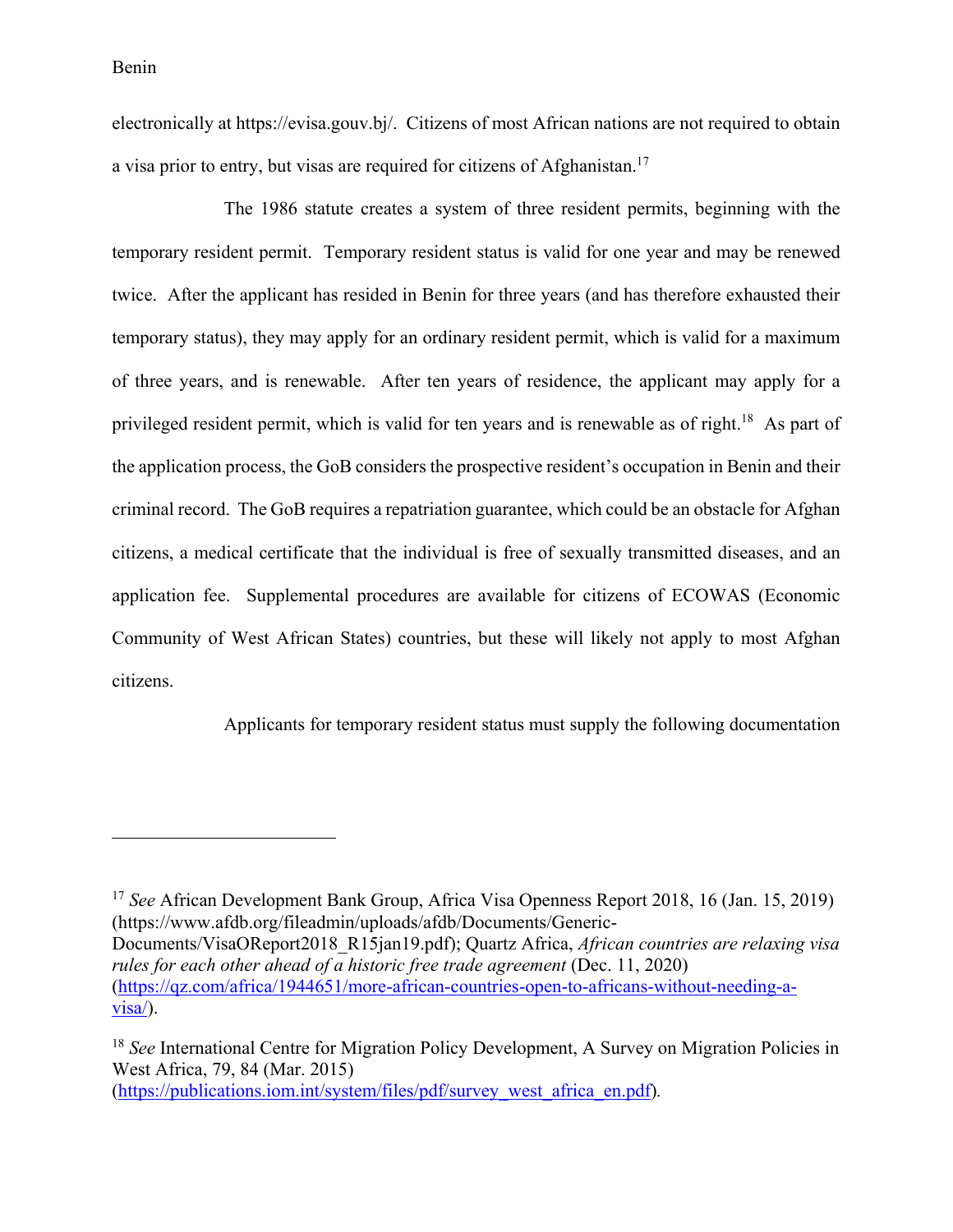with their application<sup>19</sup>:

- Certificate of residence
- Medical examination certificate (less than 3 months old)
- Judicial records from origin country (less than 3 months old)
- Proof of occupation
- Copy of passport
- Fees (100,000 CFA or approximately \$180 USD as of 8/9/21) and a "repatriation" bond"

The Minister of the Interior is responsible for undocumented immigrants and may

order an individual to be returned to their origin country within three days. Alternatively, the

individual may be required to pay a fine.<sup>20</sup> The International Centre for Migration Policy

Development notes that:

Benin's national authorities appear to adopt expulsion orders more often than most West African counties. In 2012, 166 individuals were returned to their country of origin on grounds of absence of visa, fraudulent travel documents, and irregular entry/stay. . . . In most cases, expelled individuals hold falsified Schengen visas or passports. It is therefore likely that most expelled migrants are individuals seeking irregular entry in EU Member States through Benin.<sup>21</sup>

Benin also has legacy legislation that restricts the free movement of foreigners in the country,

<sup>21</sup> *Id.*

<sup>19</sup> Direction de l'Emigration et de l'Immigration, République du Bénin, Services (https://dei.gouv.bj/services/)

<sup>20</sup> *See id.* at 86.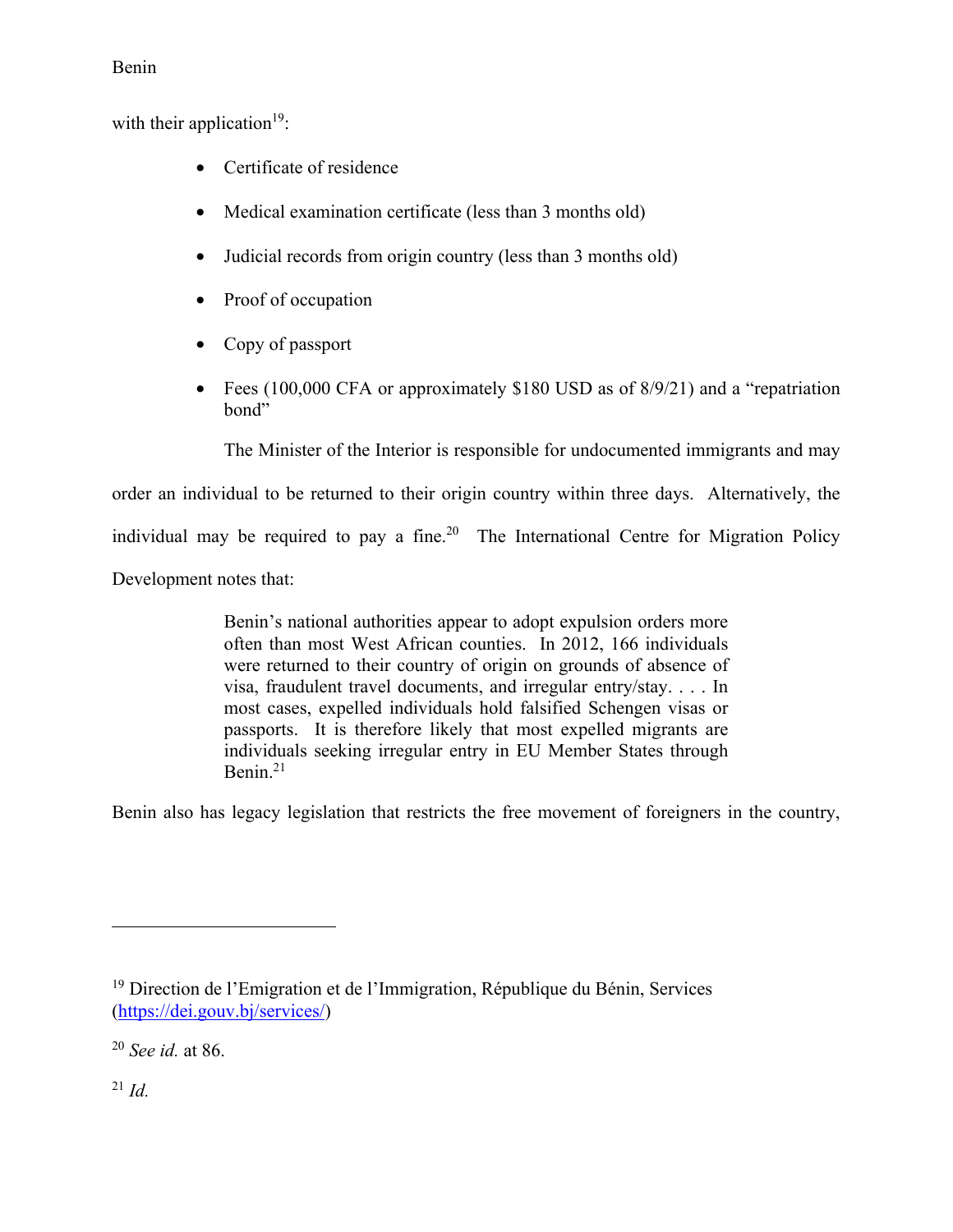however this law does not appear to be enforced.<sup>22</sup>

The US embassy reports that Benin's Cotonou Cadjehoun Airport is "operating at close to pre-pandemic levels" but that land borders remain closed due to COVID-19 prevention measures.23 Therefore, entry to the country from Afghanistan is likely to be restricted to international air travel. Negative COVID-19 tests are not required prior to entry at this time, however visitors will be tested upon arrival. Visitors will likely be required to pay a fee for the tests.24

#### **Refugee Conditions and Human Rights**

Historically, Benin has experience two significant influxes of refugees from neighboring Togo in the late 1990s and early 2000s. These refugees were largely fleeing periods of political repression by the government of  $Togo.<sup>25</sup>$  Benin experienced a maximum refugee population of over 150,000 individuals in 1993, with numbers stabilizing at less than 10,000 thereafter. To cope with short term influxes of displaced persons and longer term refugee populations, the GoB has utilized refugee camps, though refugees are entitled to live freely in the

<sup>22</sup> *See id.* at 85.

<sup>23</sup> *See* U.S. Embassy in Benin, COVID-19 Information, Aug. 4, 2021 (https://bj.usembassy.gov/info-covid19/)

<sup>24</sup> *See* Embassy of Benin, Visa Requirements (https://beninembassy.us/visas/).

<sup>25</sup> *See, e.g.*, UNHCR, U.S. Committee for Refugees World Refugee Survey 1998 – Togo, Jan. 1, 1998 (https://www.refworld.org/docid/3ae6a8bd4.html); United Nations Population Fund, Addressing the Urgent Needs of Togo's Refugees, Sept. 6, 2005 (https://www.unfpa.org/press/addressing-urgent-needs-togos-refugees).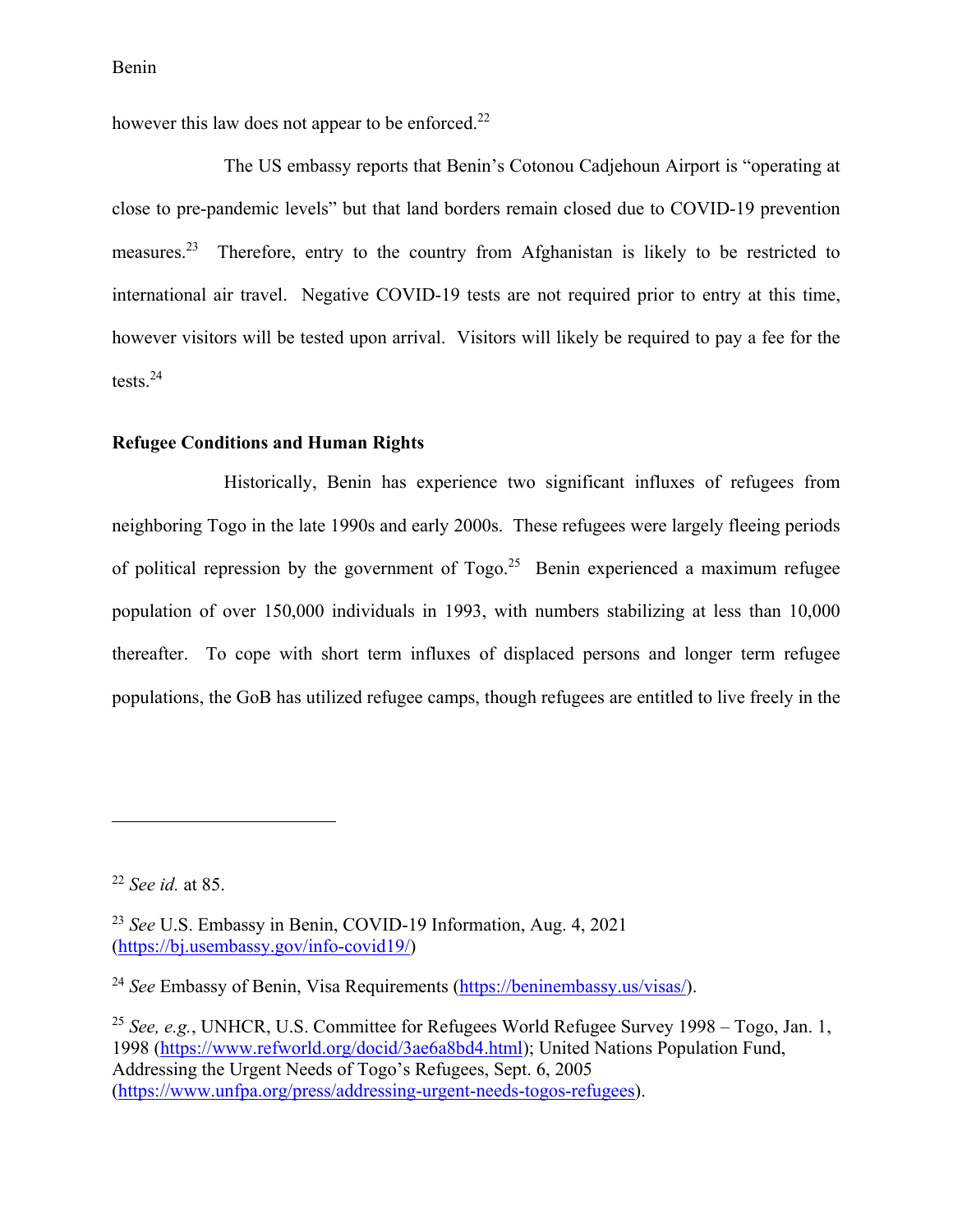country under local law.26 Refugees are generally entitled to equal treatment with respect to labor, education, and health rights, with social services historically supported by UNHCR funding.<sup>27</sup>

Recently, the GoB has been criticized for human rights violations, including political repression of opposition parties and journalists. Amnesty International reports that the government has used COVID-19 restrictions as a means of "prevent[ing] political opponents from organizing" and has violently dispersed gatherings and protests.<sup>28</sup> Amnesty International also reports "widespread use of violence and sexual harassment against women and girls."<sup>29</sup> While political freedoms may be practically limited, Freedom House reports that "religious freedom is constitutionally guaranteed and generally respected in practice" and "academic freedom is largely respected."30 However, Freedom House agrees that while the Benin constitution prohibits discrimination on the basis of race or gender, "women experience discrimination in employment and access to credit, health care, and education" and "domestic violence remains a serious

<sup>29</sup> *Id.*

<sup>26</sup> *See* Inter Press Service, Benin: Modern Refugee Camp Built for Asylum Seekers (Oct. 28, 1999) (http://www.ipsnews.net/1999/10/population-benin-modern-refugee-camp-built-forasylum-seekers/); UNHCR, Benin closes Come camp for Togolese refugees, Aug. 18, 2006 (https://www.unhcr.org/en-us/news/latest/2006/8/44e5d9872/benin-closes-camp-togoleserefugees.html)

<sup>27</sup> *See* UNHCR, World Refugee Survey 2008 – Benin (June 19, 2008) (https://www.refworld.org/topic,50ffbce5124,50ffbce514e,485f50c31b,0,,,BEN.html).

<sup>&</sup>lt;sup>28</sup> Amnesty International, Benin 2020 (https://www.amnesty.org/en/countries/africa/benin/reportbenin/).

<sup>30</sup> Freedom House, Freedom in the World 2021, Benin (Mar. 3, 2021) (https://www.justice.gov/eoir/page/file/1373521/download).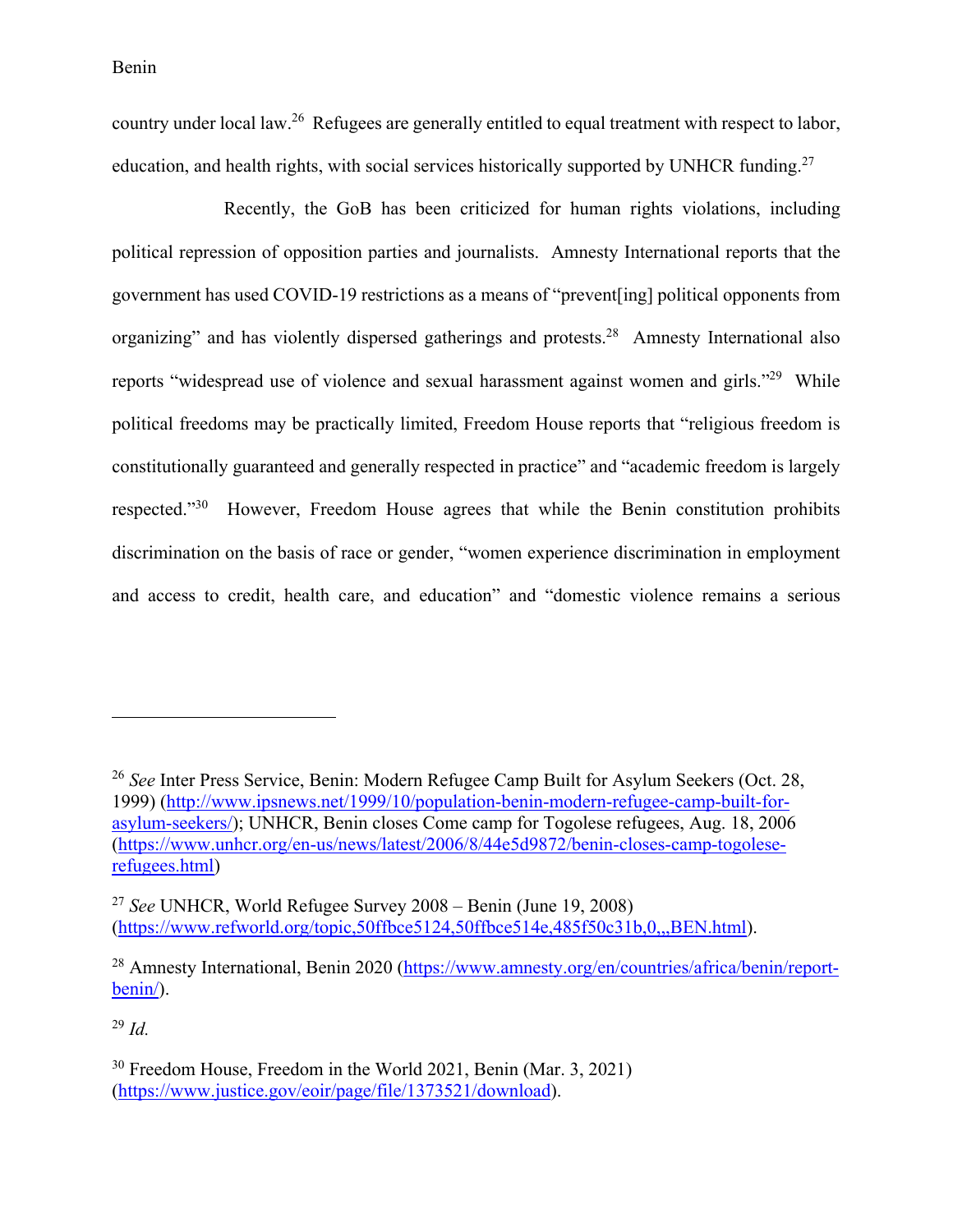problem."31 Homosexuality is not criminalized, however members of the LGTBQ community

may face discrimination and violence, including from local police.<sup>32</sup>

# **Assistance Available**

UNHCR does not currently maintain a local office in Benin. The Commission

coordinates with UNHCR via the regional office in Dakar, Senegal:

FAALO, route du King Fahd Palace (Ex Meridien), 3125 Dakar, Senegal Tel: 221 33 859 7050 Fax: 221 33 867 6215 Email: senda@unhcr.org

Benin maintains a national human rights commission, the Commission Béninoise

des Droits de l'Homme ("CBDH"), which is independent of the government. Its focus is more on domestic human rights issue than refugee protection, and has been historically criticized for passivity and for being under-resourced.33 CBDH maintains a subcommittee dealing with issues of statelessness and refugees.

> Square 570 Quartier Gbédomédji 7<sup>th</sup> Arrondissement 105 Rue Victor Schoelcher (7.025) Tel: 229 68 00 58 58 Tel: 229 95 99 07 07 Email: info@cbdh.bj

The Ligue pour la Defense des Droits de l'Homme au Benin (Benin Human Rights

<sup>31</sup> *Id.*

<sup>&</sup>lt;sup>32</sup> Dept. of State, Benin 2020 Human Rights Report (https://www.justice.gov/eoir/page/file/1385181/download)

<sup>33</sup> *See* Human Rights Watch, Government Human Rights Commissions in Africa – Benin (2001) (https://www.hrw.org/reports/2001/africa/benin/benin.html).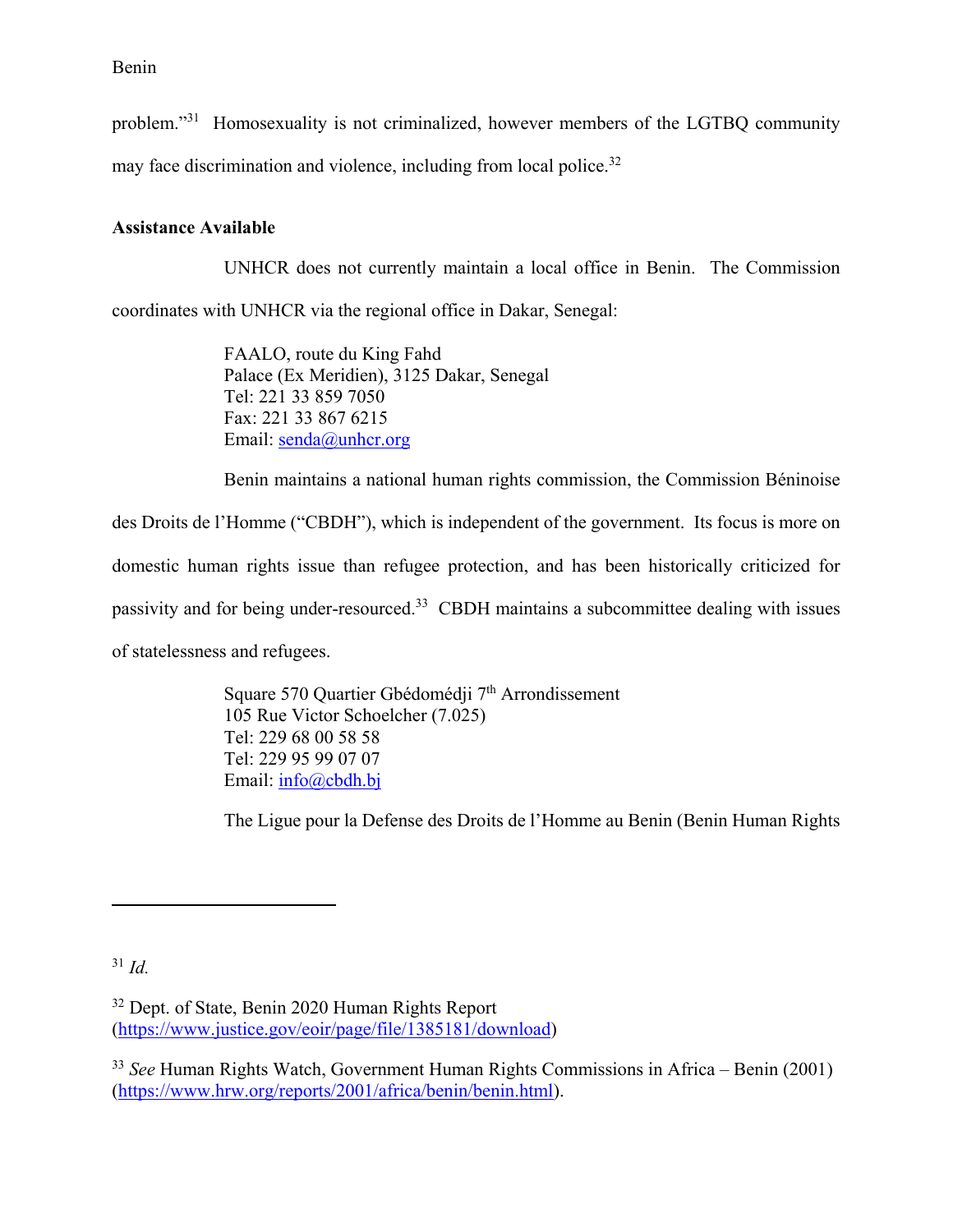Defense League) has historically focused on protection of Togolese refugees, but has generally advocated for refugee rights and treatment:

> B.P. 03-630, Cotonou Tel: 229 22 21 93 Fax: 229 33 26 01 Email: idhbenin@yahoo.fr

#### **Informal Assessment**

While Benin does appear to maintain generally refugee-friendly policies, it is a challenging destination for Afghan refugees. Travel to the West African nation from Afghanistan is likely to be practically difficult, and entry into Benin for Afghan citizens will be conditioned on obtaining a visa. Benin's land borders are currently closed, and in any case are impractically distant from Afghanistan. The process for applying for official residency in Benin appears to be expensive and requires extensive, and recent, national documentation (including criminal and medical records) that may be difficult or impossible for an Afghan refugee to obtain. The GoB is apparently willing to expel undocumented immigrants, which could force a refugee to return to Afghanistan or seek protection in a third country. UNHCR does not currently have an in-country presence in Benin. Benin appears to have limited in-place infrastructure and resources to support refugees, and has historically focused on regional refugee populations rather than global refugees. Similarly, Benin's immigration and travel policies favor citizens of other African nations over those of countries like Afghanistan. On the positive side, Benin's refugee program requires relatively fast decisions once an applicant's case is heard, and provides for a default refugee status if the Eligibility Commission does not make a decision within 90 days of its review.

Relocating to Benin permanently would be challenging for Afghan citizen because of the language barrier, lengthy residence application process and relatively local, developing economy. The tiered system of residency permits requires frequent reapplication, which may be